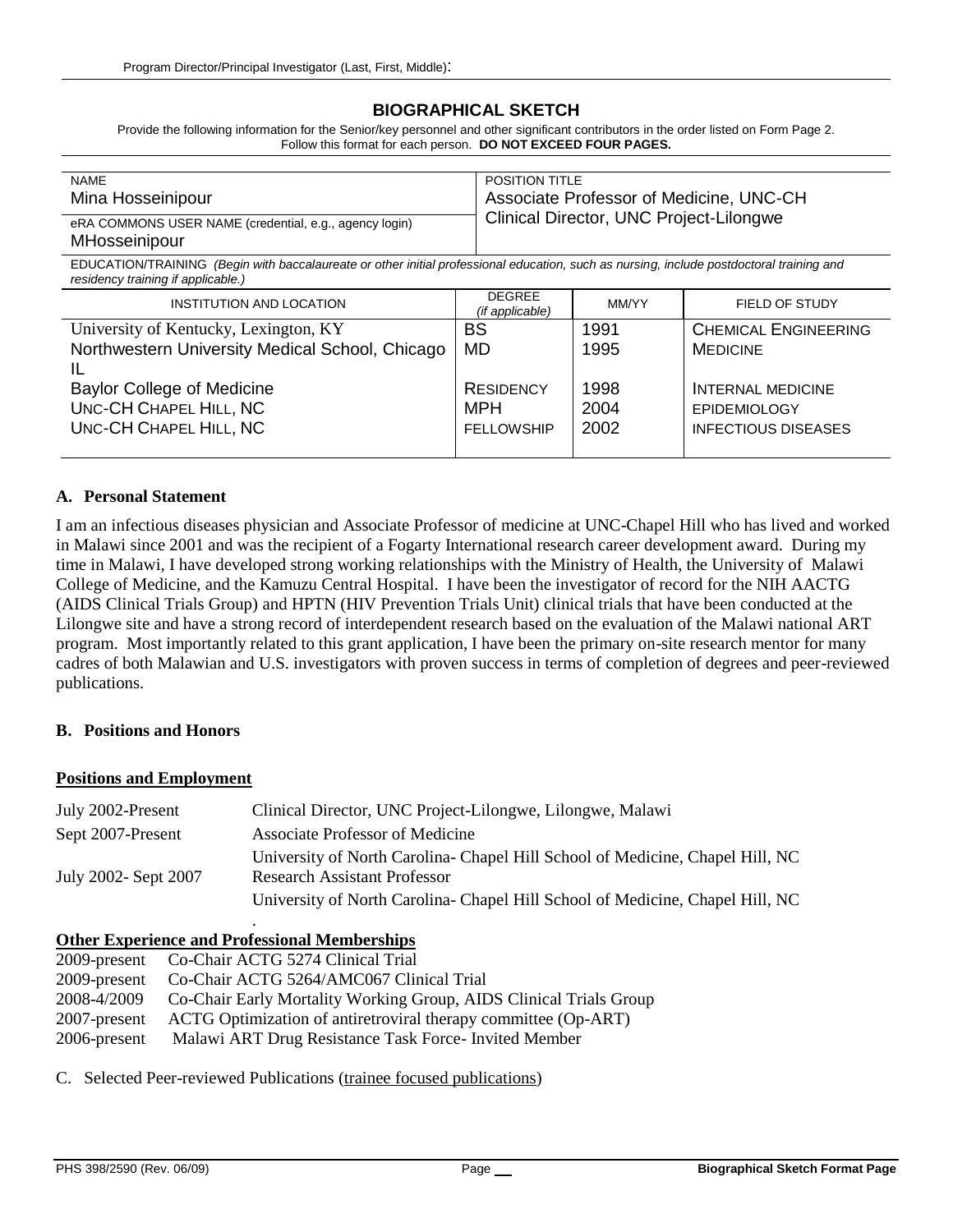Kate P. Gilles, Chifundo Zimba, Innocent Mofolo, Emily Bobrow, Gloria Hamela, Francis Martinson, Irving Hoffman, **Mina Hosseinipour**. Factors influencing utilization of postpartum CD4 count testing by HIV-positive women not yet eligible for antiretroviral treatment. *AIDS Care, 2010, In Press.*

Jiayin Xue, Zenabu Mhango, Irving F Hoffman, Innocent Mofolo; Esmie Kamanga; James Campbell; Greg Allgood, Myron S. Cohen, Francis EA Martinson; **Mina C. Hosseinipour**. The Use of Nutritional and Water Hygiene Packages among HIV-Infected Mothers and Their Exposed Infants in Lilongwe, Malawi: An Evaluation of a Prevention of Motherto-Child Transmission Postnatal Care Service. *Tropical Medicine and International Health, 2010,* Jul 30, epub 2010/08/13.

Arthur Jackson and **Mina C. Hosseinipour**. Management of Cryptococcal Meningitis in Sub-Saharan Africa. Curr HIV/AIDS Rep 2010;7:134-42.

Shahin Lockman, Michael Hughes, James McIntyre, Evelyn Zheng, John Mellors, Tsungai Chipato, Francesca Conradie, Fred Sawe, Aida Asmelash, **Mina C. Hosseinipour**, Lerato Mohapi, Elizabeth Stringer, Rosie Mngqbisa, Abraham Siika, Sandra Rwambuya, James Hakim, Cissy Kityo, Farida Amod, Doug Shaffer, Bob Salata, Kara Wools-Kaloustian, Evelyn Hogg, Beverly Alston-Smith, Ann Walawander, Lynette Purdue, Susan Eshleman, Sibtain Rahim, Lauren Petrella, James Rooney, Robert Schooley, Judy Currier. A Trial of Two Antiretroviral Therapies in Women with and without Prior Nevirapine Use. *NEJM, in Press*.

Charles Chasela, Ph.D., Michael G. Hudgens, Ph.D., Denise J. Jamieson, M.D., M.P.H., Dumbani Kayira, M.B.B.S., **Mina Hosseinipour, M.D., M.P.H**., Athena P. Kourtis, M.D., Ph.D., Rodney Knight, Ph.D., Yusuf Ahmed, B.M., Deborah Kamwendo, M.Sc., Irving Hoffman, PA., M.P.H., Sascha Ellington, M.S.P.H., Jeffrey Wiener, Ph.D., Susan A. Fiscus, Ph.D., Innocent Mofolo, M.Sc., Dorothy Sichali, and Charles van der Horst, M.D., for the BAN Study team. Maternal Antiretrovirals or Infant Nevirapine to Reduce HIV-1 Transmission. *NEJM, in Press*

Hannock Tweya, Dickman Gareta, Fredrick Chagwera, Anne Ben-Smith, Justin Mwenyemasi, Fred Chiputula, Matthew Boxshall, Ralf Weigel, Andreas Jahn, **Mina C. Hosseinipour** Sam. Phiri. Early active follow-up of patients on antiretroviral therapy (ART) who are overdue for their clinic appointment: the 'Back-to-Care' project in Lilongwe, Malawi. *TMIH 2010 In Press.*

**Hosseinipour MC**, Schechter M. Monitoring Antiretroviral Therapy in Resource-Limited Settings: Balancing Clinical Care, Technology, and Human Resources. *Curr HIV/AIDS Rep* 2010.

Harries AD, Zachariah R, van Oosterhout JJ, Reid SD, **Hosseinipour MC**, Arendt V*, et al.* Diagnosis and management of antiretroviral-therapy failure in resource-limited settings in sub-Saharan Africa: challenges and perspectives. *Lancet Infect Dis* 2010,**10**:60-65.

**Mina C. Hosseinipour**, Johnstone J. Kumwenda, Ralf Weigel, Lillian B. Brown, Dalisto Mzinganjira, Brian Mhango, Joseph J. Eron, Sam Phiri, Joep J. van Oosterhout. Second line treatment in the Malawi Antiretroviral program: high early mortality, but good outcomes in survivors, despite extensive drug resistance at baseline. *HIV Medicine*  2010;11:510-8.*.*

Nussbaum JC, Jackson A, Namarika D, Phulusa J ,Kenala J, Kanyemba C, Jarvis JN Jaffar S , **Hosseinipour MC**, Kamwendo D, van der Horst CM, Harrison TS. Combination flucytosine and high dose fluconazole is superior to fluconazole monotherapy for cryptococcal meningitis: a randomized trial in Malawi. *Clin Infect Dis* 2010,**50**:338-344.

A Corbett, **Mina C. Hosseinipour**, J Nyirenda, C. Kanyama, , N Rezk, H. Tien, A Kashuba, C Mwansambo, R Weigel, P Kazembe. Pharmacokinetics Between Trade and Generic Liquid and Split Tablet Formulations of Lamivudine, Stavudine, and Nevirapine in HIV-Infected Malawian Children. *Antivir Ther* 2010,**15**:83-90.

Brown LB, Krysiak R, Kamanga G, Mapanje C, Kanyamula H, Banda B, Mhango C, Hoffman M, Kamwendo D, Hobbs M, **Hosseinipour MC**, Martinson F, Cohen MS, Hoffman I. *Neisseria gonorrhoeae* antimicrobial susceptibility in Lilongwe, Malawi, 2007. Sexually Transmitted Diseases, *Sex Transm Dis* 2010,**37**:169-172.